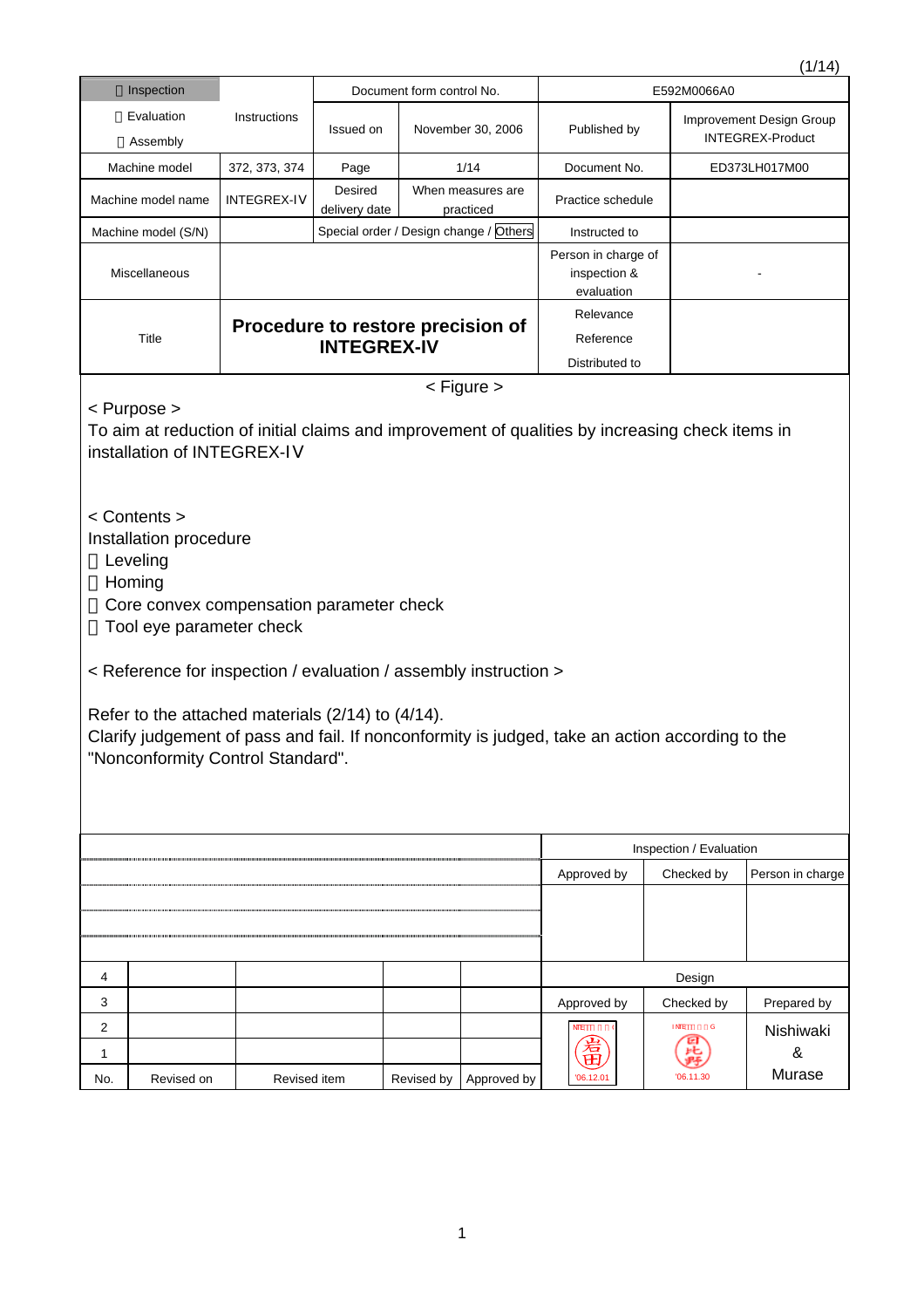| Restore precision of INTEGREX<br>(INT100IV, INTEGREX 200IV, INT300IV, INT400IV) | 2/14 |
|---------------------------------------------------------------------------------|------|
| Flow of check items in installation                                             |      |
| (1) Leveling                                                                    | 3    |
| $(2)$ To check $X-Y$ -axis home                                                 | 4    |
| (3) To gain core convex offset value                                            | 6    |
| (4) Parallelism and runout of milling test bar                                  | 8    |
| To check actual cutting (O.D. or I.D.) (Recommendation 1)                       |      |
| (5) To check if a programmed size can be assured in actual machining            | 9    |
| (7) To check Tool Eye parameters (BA95 & BA96)                                  | 11   |
| To check actual cutting (only O.D.) (Recommendation 2)                          |      |
| (5) To check if a programmed size can be assured in actual machining            | 9    |
| (8) To check Tool Eye parameters (BA95 & BA96)                                  | 12   |
| If actual cutting is not checked (or actual cutting is unavailable)             |      |
| (6) To gain Tool Eye positioning (BA97& BA99)                                   | 10   |
| (8) To check Tool Eye parameters (BA95 & BA96)                                  | 12   |
|                                                                                 |      |

# Appendix

How to manually cut aluminum and the state of the state of the state of the state of the state of the state of the state of the state of the state of the state of the state of the state of the state of the state of the sta

Tools to be used



MILLIMESS dial indicator



Magnet stand



Level table for Z-axis



Level table for W-axis Swing tool



Dial gauge







Workpiece



Milling test bar



O.D. (cutting) tool / I.D. (cutting) tool



Turning tool holder



Micrometer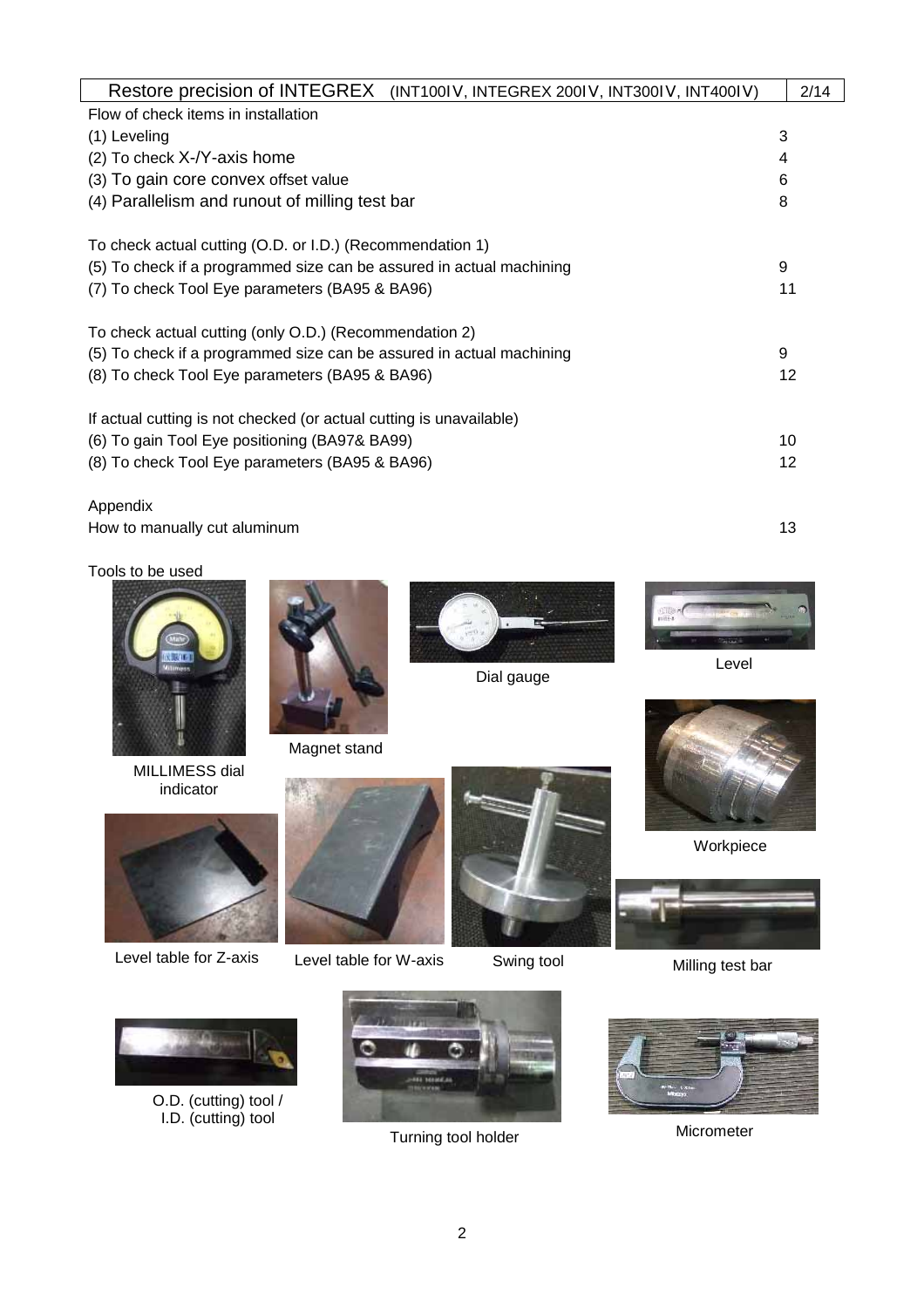### **(1) Leveling 3/14**

1. To measure and adjust a level so that the level is secured in allowance

| Level when a machine is installed (Unit: $\mu$ m) |               |               |                       |               |           |          |
|---------------------------------------------------|---------------|---------------|-----------------------|---------------|-----------|----------|
| <b>Item</b>                                       |               | 1st spindle   | Center                | 2nd spindle   | Allowance | Measured |
|                                                   |               | side          |                       | (tail) side   |           | value    |
|                                                   |               |               |                       | $\rightarrow$ |           |          |
| Z-axis                                            | Center convex | $\leftarrow$  |                       |               | 20        |          |
|                                                   | Twist         | ᡗ↓            | $\uparrow \downarrow$ | ↑↓            | 10        |          |
|                                                   |               | $\rightarrow$ |                       | $\rightarrow$ |           |          |
| W-axis (tail) (INTEGREX                           | Center convex |               |                       |               | 20        |          |
| 100 is excluded)                                  | Twist         |               |                       | ↑↓            | 10        |          |





The Z-axial level is measured.

Note: If the level table in left figure is unavailable, use the level table as shown in right figure.



The W-axial level is measured.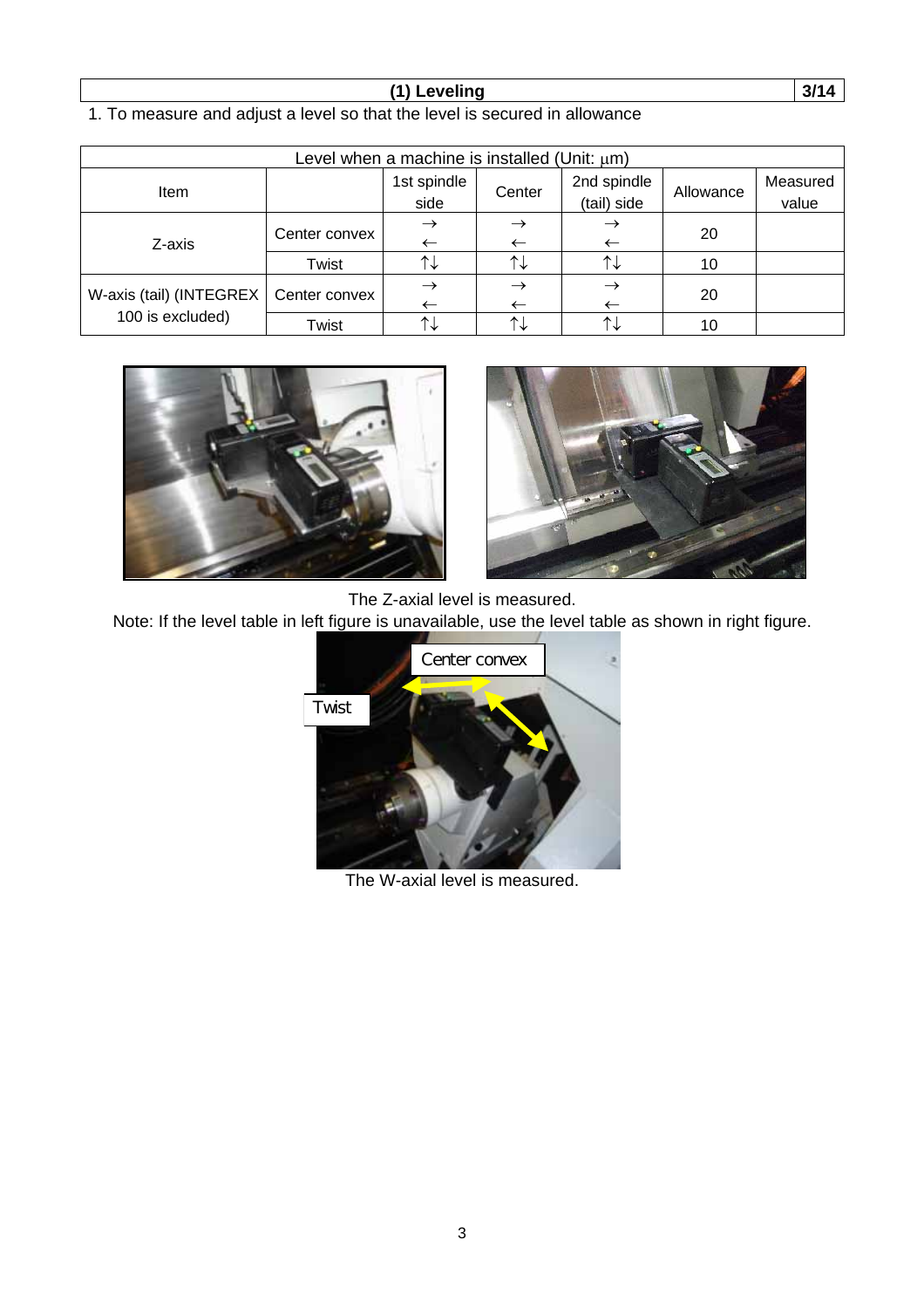|  | $(2)$ X-/Y-axis homing $(1/2)$ |  |
|--|--------------------------------|--|
|--|--------------------------------|--|

# **Y-axis homing: Adjustment of M16 (Y)**

- 1. Mount the test bar in the turret and mount the swing tool in the 1st spindle.
- 2. Apply the dial gauge pointer on the test bar under the condition of the B-axis at 90° and the Y-axis at home and find out the value that the dial gauge indicates the highest Z-axis position and the angle that the dial gauge indicates the lowest  $C$ -axis (Figure I in page 5).
- 3. Evacuate the X- and Z-axes under the condition of the Y-axis at home and the C-axis as is and turn the B-axis to 0°. Move the X-axis from home to the position specified in Table 1 in the minus (–) direction and apply the dial gauge pointer on the test bar. Set the dial gauge value to 0.
- 4. Turn the swing tool by 180° and read the dial gauge value (page 5, Fig. II).
- 5. The half of the dial gauge value becomes the Y-axis home shift amount. Input the difference amount into M16 (Y). (Refer to page 5, "Calculation example".)
- 6. Return the Y-axis home. (You do not have to return all axes home.) Check that the dial gauge reading when the swing tool is turned by 180° is the same.

# **X-axis homing: Adjustment of M16 (X)**

- 7. Turn the swing tool by 90 $^{\circ}$  and apply the dial gauge pointer on the test bar from the X direction. Here, set the dial gauge value to 0 and read the dial gauge value when the swing tool is turned by  $180^\circ$  (page 5, Fig. III).
- 8. The half of the dial gauge value becomes the X-axis home shift amount. Input the difference amount into M16 (X). (Refer to page 5, "Calculation example")
- 9. Return the X-axis. (You do not have to return all axes home.) Check that the dial gauge reading when the swing tool is turned by 180° is the same.

Note: The mean value of the runout shall be the measured value of the test bar. Note: The parameter unit must be converted into  $0.1 \mu m$ .

X stroke amount INTEGREX 100: 780 INTEGREX 200: 1120 INTEGREX 300/400: 1220

|  | Address | Before setting<br>parameters | After setting<br>parameters |
|--|---------|------------------------------|-----------------------------|
|  | M16(X)  |                              |                             |
|  | M16(X)  |                              |                             |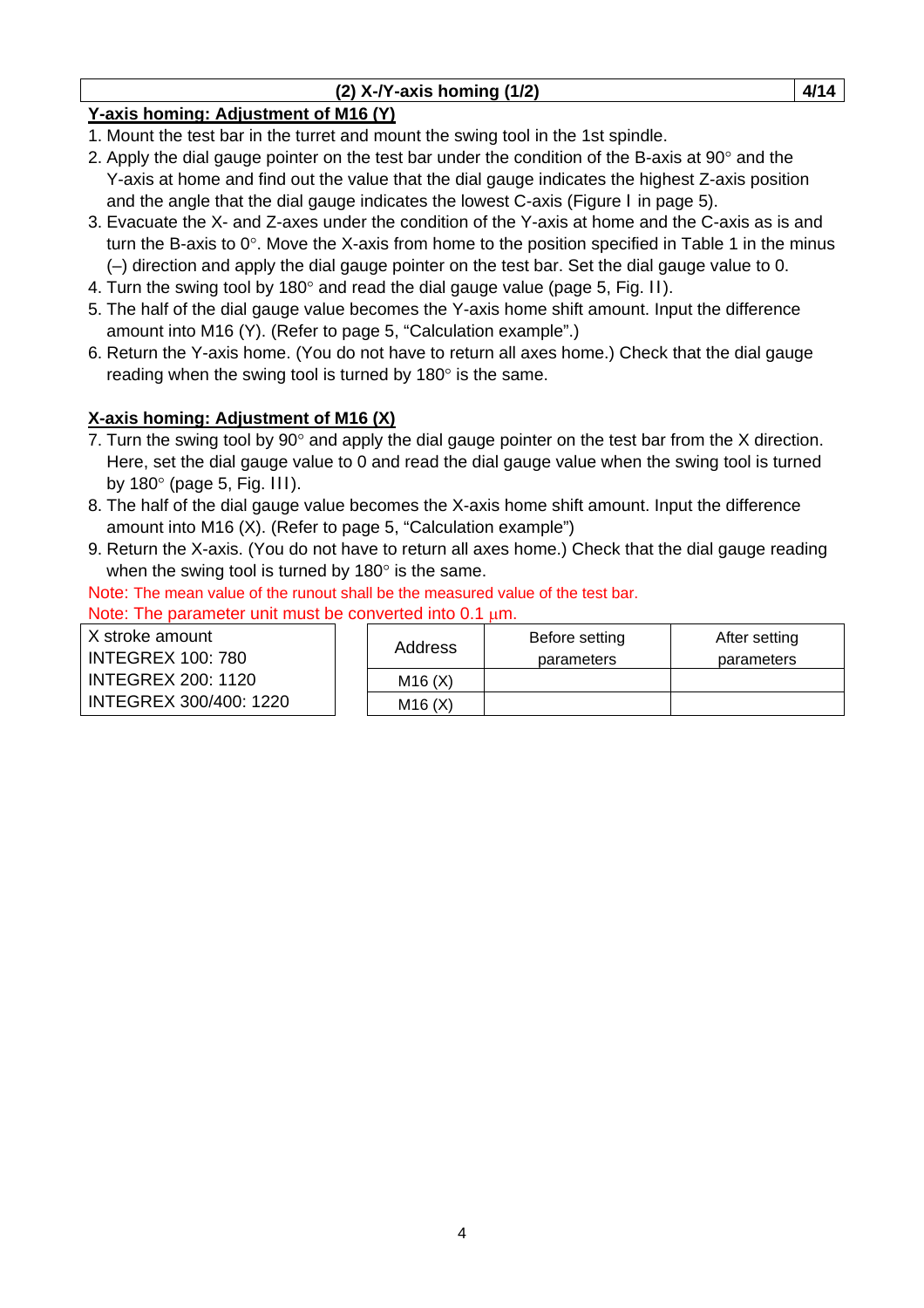



### Calculation example

INTEGREX 200IV before changing parameters

M16 (X): 83000 M16 (X): 62000

Under the above condition, apply the dial gauge pointer on the test bar from the minus (–) Y direction (deep inside the machine) and set the value to 0. If the dial gauge indicates  $+30 \mu m$  when the swing tool is turned to 180°, the shift amount is as follows:

M16(Y):  $62000 - 30 \div 2 \times 10 = 61850$ 

Apply the dial gauge pointer on the test bar from the minus (–) X direction (below the machine) and set the value to 0. If the dial gauge indicates – 50  $\mu$ m when the swing tool is turned to 180°, the shift amount is as follows:

 $M16(X)$ : 83000 – (– 50) ÷ 2 × 10 = 83250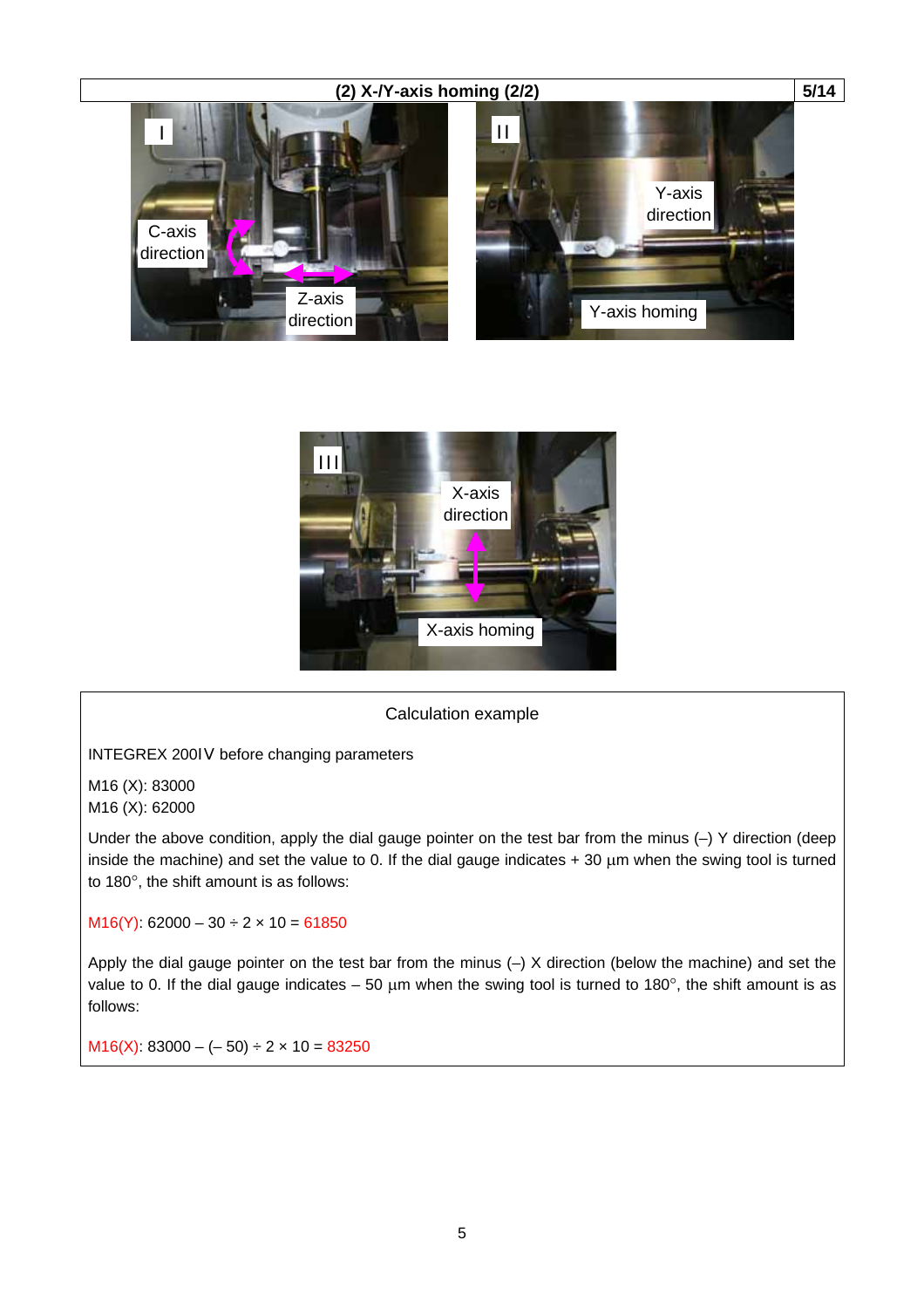Note: The mean value of the runout shall be the measured value of the test bar. Note: Apply the dial gauge pointer at 100 mm from the turret mouth where the test bar is mounted. Note: As the parameter immediately becomes valid, carry out compensation with care and checking. Note: Parameter unit is 0.1 µm. Refer to page 7 for details. Note: RS11 and RS12 become valid under the conditions of the W-axis at home and the 2nd spindle selected. Note: Be sure to measure RS12, RS16, and RS11 under the above conditions valid. I 100 mm B-axis 0° II 100 mm B-axis 90 III Swing tool is turned to 180°. IV B-axis is turned to 90°. (1) Adjustment of RS15 (Measurement is carried out on the 1st spindle under the condition of the Y-axis compensated and the B-axis at 90°.) 1. Carry out this procedure after X-/Y-axis homing. Set the dial gauge value to 0 under the condition of the Y-axis at home, the B-axis at 0°, and the X-axis at the position of the stroke amount away from its home in the minus (–) direction (page 4, Table 1). (Fig. I) If it is not 0, carry out homing (page 4) again. 2. Then turn the B-axis to  $90^\circ$  and apply the dial gauge pointer on the test bar from the + Y-axis direction (Fig. II). 3. Turn the swing tool by 180°. Apply the dial gauge pointer on the test bar from the – Y-axis direction and measure the C-axial deflection from the Y-axis (Fig. III). 4. Input RS15 and carry out compensation (Refer to page 7, Example).  $\rightarrow$ Check that the dial gauge value is 0. (2) Adjustment of RS12 (Measurement is carried out on the 2nd spindle under the condition of the Y-axis compensated and the B-axis at 90°.) Note: Carry out this procedure after measurement of RS15. Note: Carry out measurement under the condition of RS11 and RS12 valid. 5. Mount the swing tool on the 2nd spindle. 6. Apply the dial gauge pointer on the test bar under the condition of the B-axis at 90° and the Y-axis at home and find out the highest Z-axis position and the lowest C-axis angle by the dial gauge readings (Fig. IV). 7. Measure the Y-axial runout as done on the 1st spindle side. 8. Input RS12 and carry out compensation.  $\rightarrow$  Check that the dial gauge value is 0. Note: RS12 is a compensation for the Yt-axis. So it is necessary to input the Y-axial runout and then adjust it finely. (3) Adjustment of RS16 (Measurement is carried out on the 2nd spindle under the condition of the Y-axis compensated and the B-axis at 180°.) Note: Carry out this procedure after measurement of RS12. Note: Carry out measurement under the condition of RS11 and RS12 valid. 9. Evacuate the X- & Z-axes, turn the B-axis to 180°, and set the dial gauge. Turn the swing tool and measure the Y-axial error. 10. Input RS16 and carry out compensation.  $\rightarrow$  Check that the dial gauge value is 0. (4) Adjustment of RS11 (Measurement is carried out on the 2nd spindle under the condition of the X-axis compensated and the B-axis at 180°.) Note: Carry out this procedure after measurement of RS16. Note: Carry out measurement under the condition of RS11 and RS12 valid. 11. Turn the swing tool and measure the X-axial error. (Fig. V). 12. Input RS11 and carry out compensation.  $\rightarrow$  Check that the dial gauge value is 0. V B-axis is turned to 180°.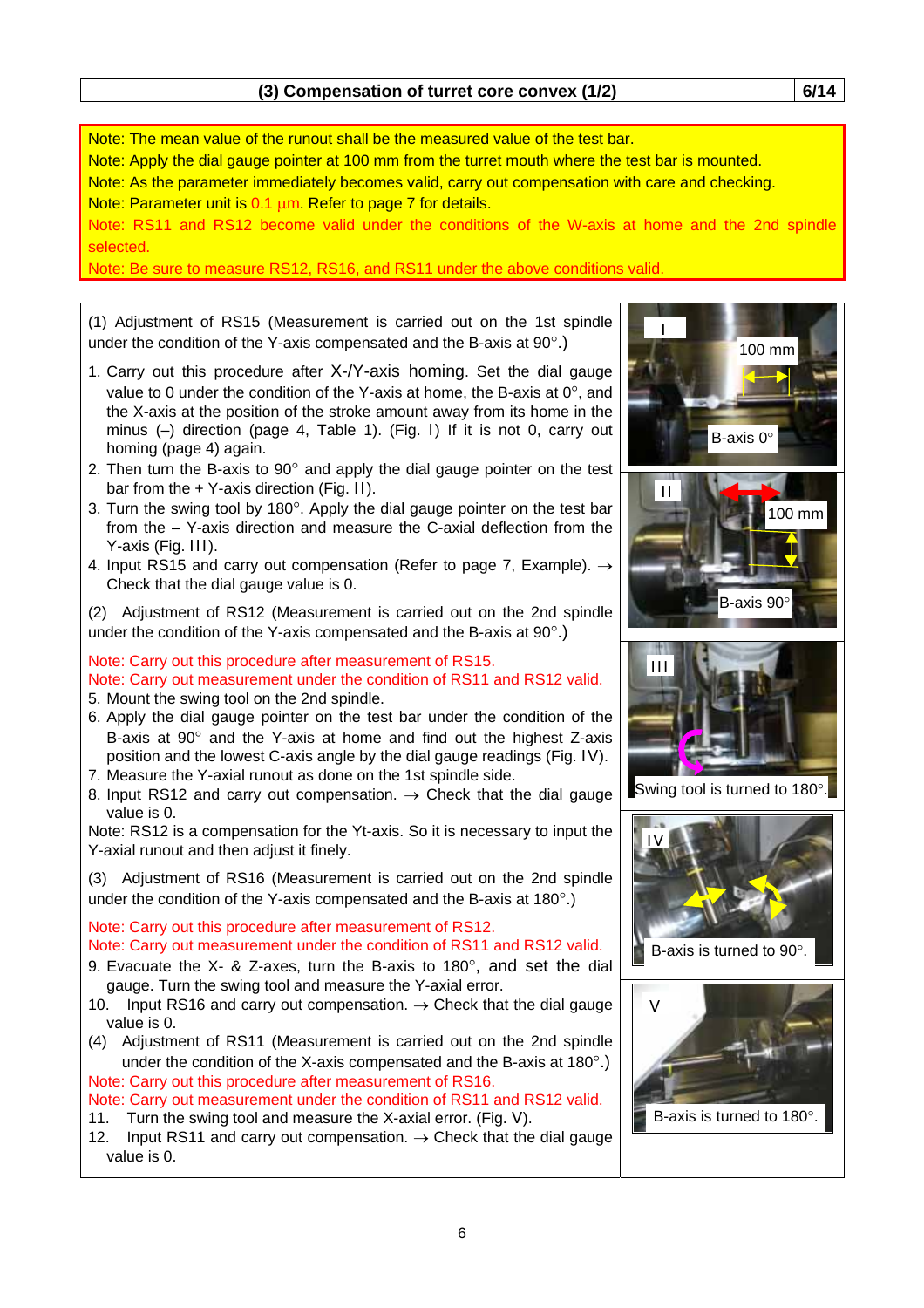### **(3) Compensation of turret core convex (2/2) 7/14**

### Example

Before parameter change, RS15 = 250 is supposed to have been entered. If the right figure is alive, input  $RS15 = 350$  [250 - $(+10 \times 10) = 350$ 



| Address     | Before parameter   After parameter<br>change | change |
|-------------|----------------------------------------------|--------|
| <b>RS11</b> |                                              |        |
| <b>RS12</b> |                                              |        |
| <b>RS15</b> |                                              |        |
| <b>RS16</b> |                                              |        |

| Degree of lean to one side after compensation (Allowance: 10)<br>Based on 2nd spindle<br>Based on 1st spindle<br>B-axis at $90^\circ$<br>B-axis at $90^\circ$<br>B-axis at 180°<br>+ X |  |  |  |  |  |
|----------------------------------------------------------------------------------------------------------------------------------------------------------------------------------------|--|--|--|--|--|
|                                                                                                                                                                                        |  |  |  |  |  |
|                                                                                                                                                                                        |  |  |  |  |  |
|                                                                                                                                                                                        |  |  |  |  |  |
|                                                                                                                                                                                        |  |  |  |  |  |

RS11: Compensation of W-axis core convex (Compensate the X-axial runout of the 2nd spindle against the 1st spindle.) RS12: Compensation of W-axis core convex (Compensate the Yt-axial runout of the 2nd spindle against the 1st spindle.) RS15: Compensation of Y-axis core convex (Compensate the Y-axial runout against the 1st spindle at the B-axis 90°.) RS16: Compensation of Y-axis core convex (Compensate the Y-axial runout against the 1st spindle at the B-axis 180°.) Unit:  $0.1 \mu m$  Symbol: If the axis runs out in the plus (+) direction, input plus (+). Input area: RS11 or R12  $\rightarrow \pm 1000$ , RS15 or RS16  $\rightarrow \pm 500$ 

Y, Yt Z



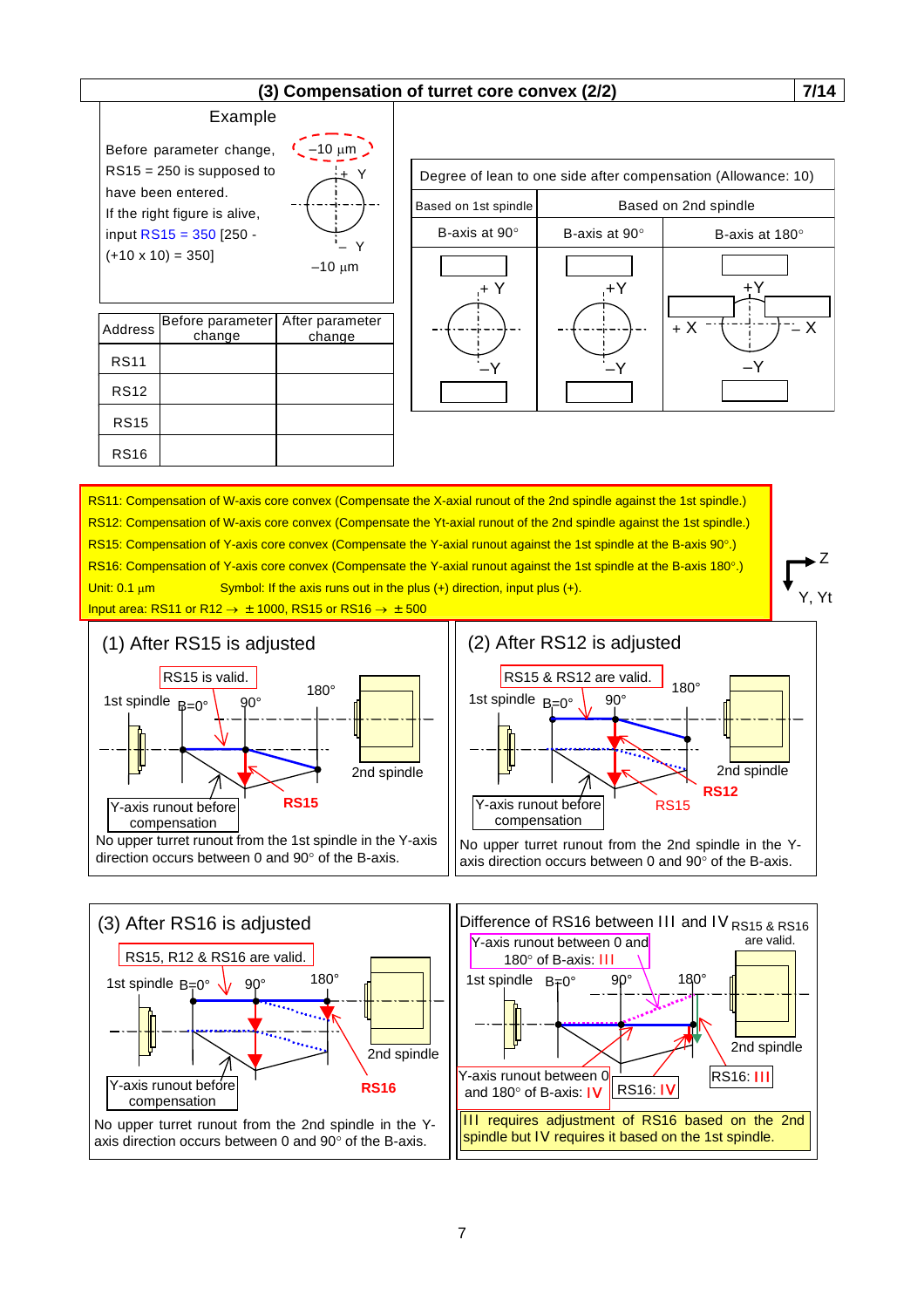| (4) Parallelism of milling test bar                                |                                       |                                                                                                                                                                           |  |                     | 8/14             |                           |  |
|--------------------------------------------------------------------|---------------------------------------|---------------------------------------------------------------------------------------------------------------------------------------------------------------------------|--|---------------------|------------------|---------------------------|--|
|                                                                    |                                       | 1. To mount the test bar in the milling spindle and measure parallelism and runout                                                                                        |  |                     |                  |                           |  |
|                                                                    |                                       | Accuracy of the test bar in the milling axis center (Unit: $\mu$ m)                                                                                                       |  |                     |                  |                           |  |
| Parallelism<br>(X, Y & Z)<br>(10 per 100 mm)<br>Parallelism of the |                                       | 0<br>0                                                                                                                                                                    |  |                     |                  |                           |  |
| test bar in the<br>upper turret<br>between tool axis               | Horizontal<br>position                | Transversely place the turret,<br>mount the test bar in the turret<br>and apply a dial gauge pointer on<br>the test bar in the Y- and X-axis                              |  | 100 mm              | 10 per<br>100 mm | Y                         |  |
| and X-/Z-axis<br>motion                                            |                                       | directions respectively. Under this<br>condition, move the Z-axis by 100<br>mm and read the dial gauge. The<br>difference of the readings shall be<br>the measured value. |  |                     | 10 per<br>100 mm | X                         |  |
|                                                                    | Vertical<br>position                  | Perpendicularly place the turret,<br>mount the test bar in the turret<br>and apply a dial gauge pointer on<br>the test bar in the Y- and Z-axis                           |  | $100 \text{ mm}$    | 10 per<br>100 mm | Y                         |  |
|                                                                    |                                       | directions respectively. Under this<br>condition, move the X-axis by 100<br>mm and read the dial gauge. The<br>difference of the readings shall be<br>the measured value. |  |                     | 10 per<br>100 mm | $\mathsf Z$               |  |
| Accuracy of tools<br>in the upper turret                           | Runout of<br>tool<br>mounting<br>face | Fit the test bar in the tool axis<br>hole and apply a dial gauge<br>pointer at the mouth and the end<br>respectively. Rotate the tool axis                                |  |                     | 5at<br>mouth     | $\boldsymbol{\mathsf{H}}$ |  |
|                                                                    |                                       | and read the dial gauge. The<br>maximum difference shall be the<br>measured value.                                                                                        |  | X-axial measurement | 10 per<br>100 mm | н                         |  |

The data gained from these measurements must be left for use in machine installation.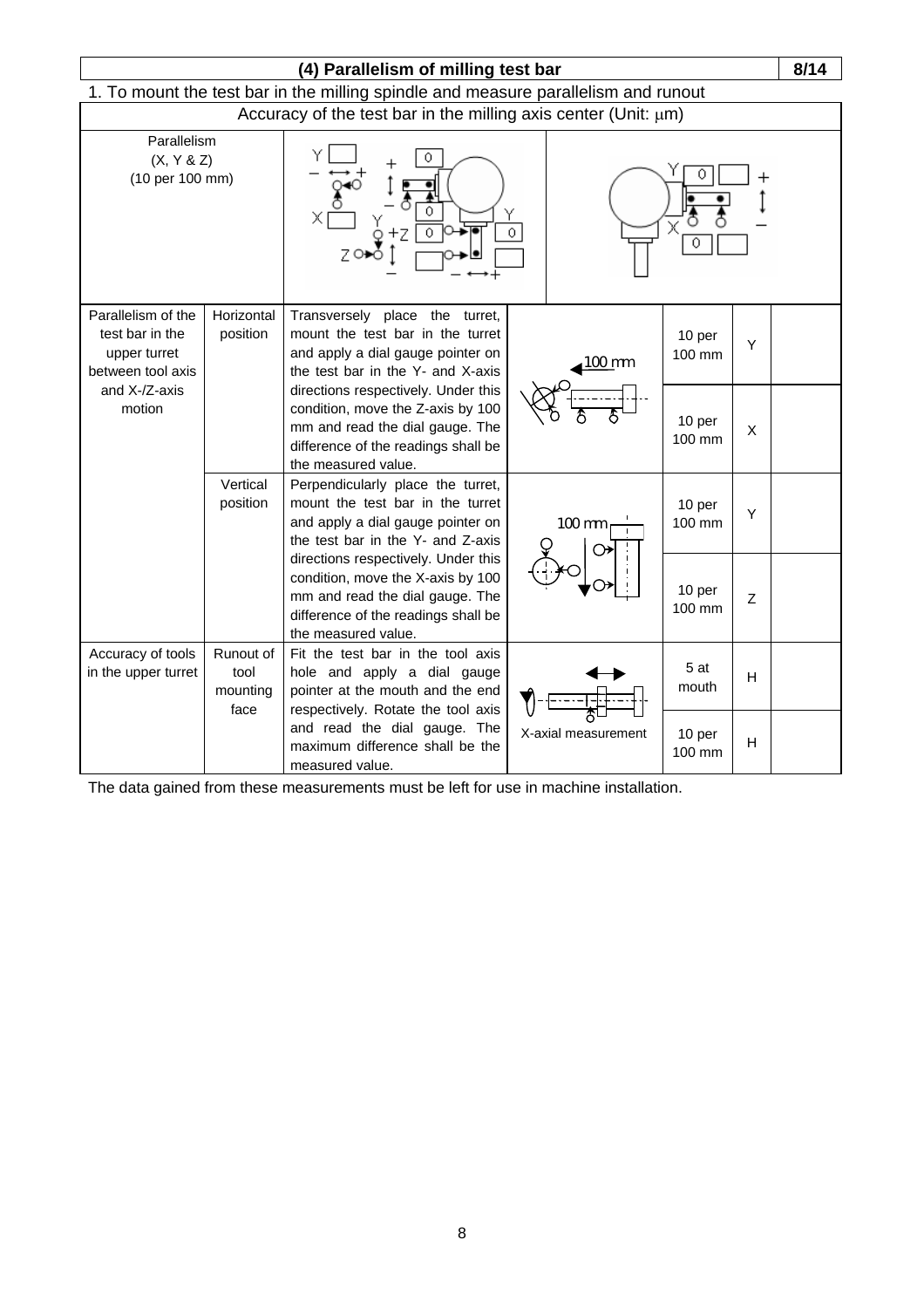#### **(5) If Tool Eye positioning (BA97/BA99) and actual O.D. machining check are carried out (recommendation 1) 9/14**

# **Tool nose measuring sensor reference position in the X-axis direction: Adjustment of BA97**

- 1. Mount an O.D. tool in the milling spindle and a bar workpiece (aluminum or the like) in the chuck.
- 2. Register the tool data and measure the tool length at B-axis 90° (Fig. I).
- 3. Create an O.D. cutting program and carry out machining. (Note: Manual cutting is also possible. Refer to page 13.)
- 4. Measure the O.D. and see if the deviation between the O.D. size and the programmed one is less than 10 µm.
- 5. If the deviation between the O.D. size and the programmed one is bigger then 10  $\mu$ m, adjust the BA97 value and carry out steps 2 to 4 again. (Refer to page 14, Example of "BA99" parameter adjustment.)

## **Tool nose measuring sensor reference position in the Z-axis direction: Adjustment of BA99**

- 6. Memorize the tool length A value (measured at B-axis 90°) of the tool used for O.D. cutting.
- 7. Measure the tool length A at B-axis  $0^{\circ}$  (Fig. II).
- 8. Compare the tool length a memorized in 6 with the one measured in 7. Check if the error is less than 10 µm.
- 9. If the error is big, adjust BA99 (refer to page 14) to be under 10  $\mu$ m.
- 10. Carry out O.D. cutting and see if the error between the O.D. size and the programmed one is less than 10 µm.
- 11. If the error is bigger than 10  $\mu$ m, carry out O.D. cutting and adjust BA99 so that the error between the tool length a measured in 6 and the tool length a measured at B-axis 0° becomes much smaller.

Note: If BA97 is changed, adjust BA95. If BA99 is changed, adjust BA96. (Refer to pages 11 & 12).



Tool length measured at B-axis 90°

Measured value



| When tool length is measured at B-axis 90° |                           |       |                           |       |  |  |
|--------------------------------------------|---------------------------|-------|---------------------------|-------|--|--|
|                                            | Before setting parameters | Error | Before setting parameters | Error |  |  |
| Programmed size                            |                           |       |                           |       |  |  |
| Measured value                             |                           |       |                           |       |  |  |
| When tool length is measured at B-axis 0°  |                           |       |                           |       |  |  |
|                                            | Before setting parameters | Error | Before setting parameters | Error |  |  |
| Programmed size                            |                           |       |                           |       |  |  |
|                                            |                           |       |                           |       |  |  |

|             | Before setting parameters | Before setting parameters |
|-------------|---------------------------|---------------------------|
| <b>BA97</b> |                           |                           |
| <b>BA99</b> |                           |                           |

| Parameters                                                                  |  |
|-----------------------------------------------------------------------------|--|
| BA95: Tool nose measuring sensor in the X-axis direction                    |  |
| BA96: Tool nose measuring sensor in the Z-axis direction                    |  |
| BA97: Tool nose measuring sensor reference position in the X-axis direction |  |
| BA99: Tool nose measuring sensor reference position in the Z-axis direction |  |
|                                                                             |  |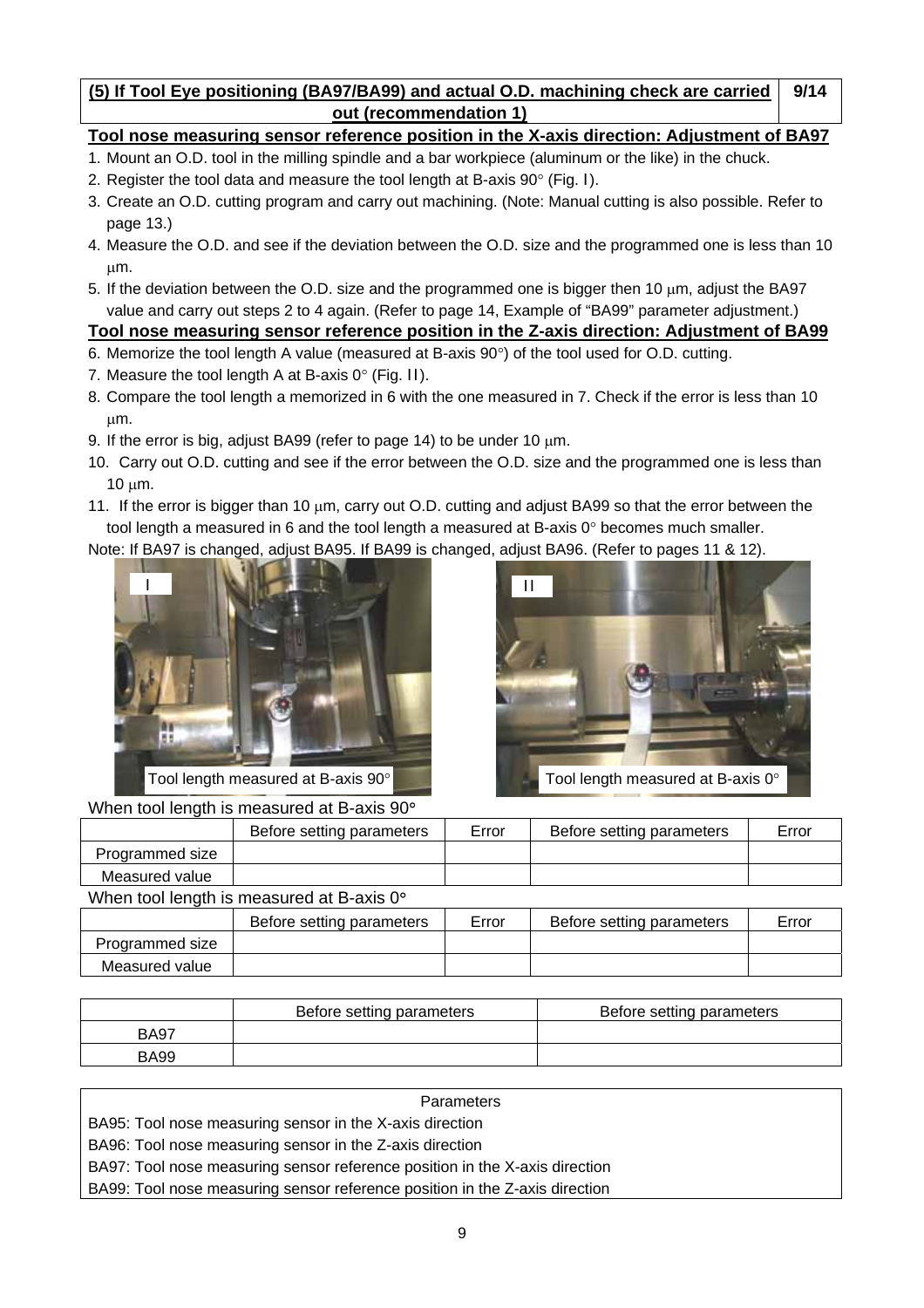### **(6) If Tool Eye positioning (BA97/BA99) and actual O.D. machining check cannot be done 10/14 Tool nose measuring sensor reference position in the X-axis direction: Adjustment of BA97**

- 1. Input 0 into BA97 and BA99.
- 2. Register the tool data (Note 1) and set the tool No. registered as the current tool.
- 3. Mount the test bar (the milling coupling is unclamped).
- 4. Orient the B-axis to  $0^{\circ}$  and the milling spindle to  $0^{\circ}$  and measure the tool length B in an arbitrary Z-coordinate from above the Tool Eye (Fig. I).  $(=T1)$
- 5. Orient the milling spindle to 180° and measure the tool length B in the same Z-coordinate as done in 4 from below the Tool Eye (Fig. II).  $(= T2)$
- 6. Add T1 and T2 and divide the total by 2 (refer to the example).  $[BA97 = (T1 + T2) \div 2 \times 10000$  (Note 2)]

### **Tool nose measuring sensor reference position in the Z-axis direction: Adjustment of BA99**

7. Carry out tool length measurements at B-axis 90° from the right and left sides of the Tool Eye as done in 3 and 4 (be cautious of the oriented angles). Calculate as in 5. [= BA99 (Note: 2)]

Note 1: Register the tool name "GENERAL" in "TOOL", the machining part "OUT" in "PART", and the tool nose "0." in "NOSE-R" as shown below.

Note 2: The parameter unit must be converted into 0.1  $\mu$ m.

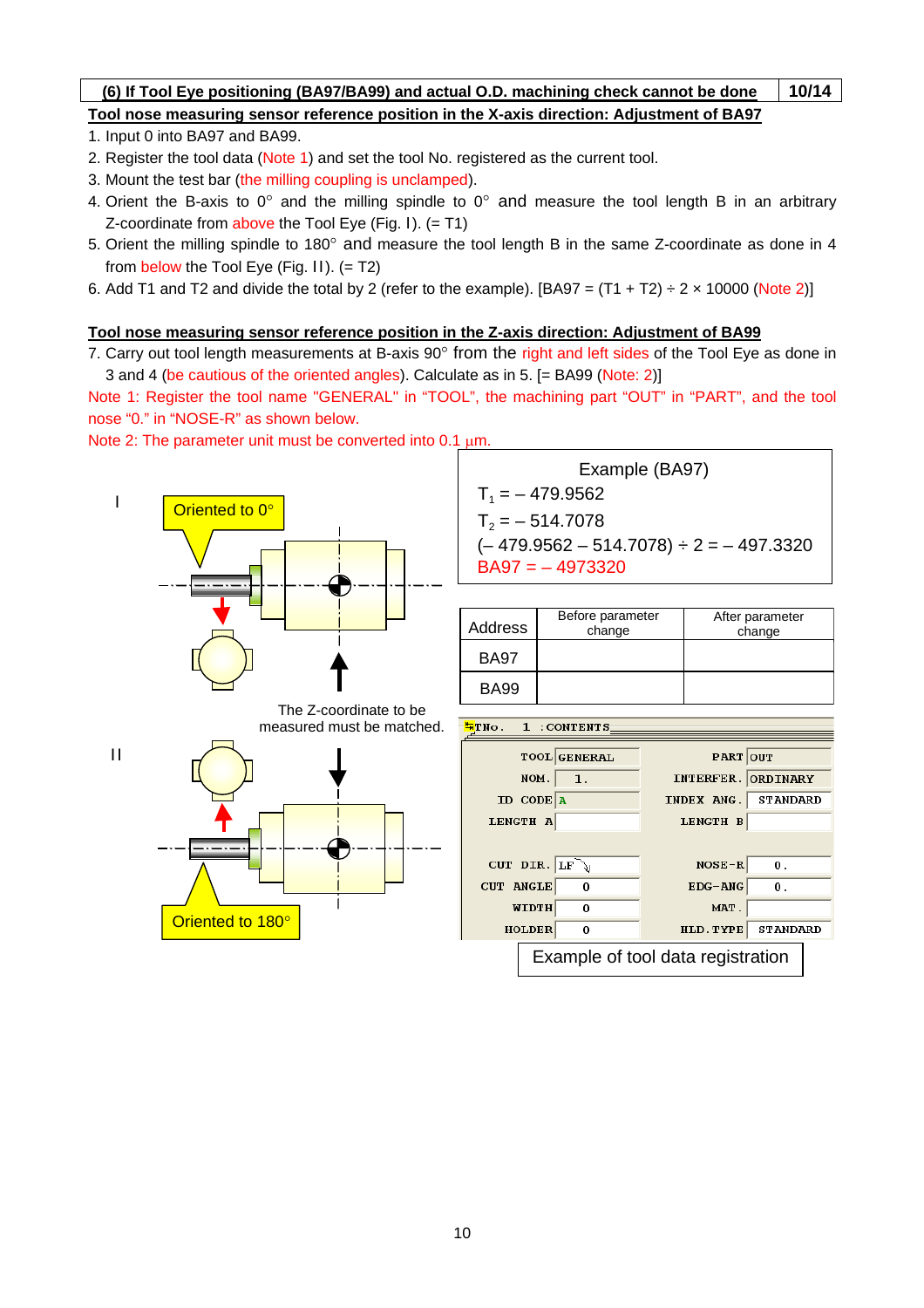#### **(7) If adjustment of BA95/BA96 and actual cutting check (I.D. machining) are carried out (recommendation 1) 11/14**

### **Note: If BA97 is changed, adjust BA95. If BA99 is changed, adjust BA96.**

- Tool nose measuring sensor in the X-axis direction: Adjustment of BA95 Carry out adjustment by machining workpiece I.D.
- 1. Mount an I.D. tool, register the tool in the horizontal direction, and carry out tool length measurements.
- 2. Carry out actual I.D. cutting.
- 3. If there is an error between the actually cut diameter and the programmed diameter, adjust BA95 in following the next example:

Example : BA95 If the a actually cut diameter is  $+50 \mu m$  compared with the programmed one,

BA95 = (BA95 before compensation) –  $50/2 \times 10$  (Be cautious of the unit.)

 $=$  (BA95 before compensation)  $-250$ 

## **Tool nose measuring sensor in the Z-axis direction: Adjustment of BA96**

- 1. Mount the test bar. Orient the B-axis to 90° and unclamp the B-axis. Orient the milling spindle to  $0^{\circ}$  and measure the tool length B from the right side of the Tool Eye. (=  $T_{V1}$ )
- 2. Orient the milling spindle to 180° and measure the tool length B from the left side of the Tool Eye.  $(= T_{V2})$

|                           | Measured value | Difference of absolute value | Allowance  |
|---------------------------|----------------|------------------------------|------------|
| Z+: (T<br>1 <sub>V1</sub> |                |                              |            |
| Z+: (T<br>$\vert$ V2)     |                |                              | $10 \mu m$ |

3. If the value is not less than the allowance, adjust BA96 so that the tool length becomes the same value. The parameter unit must be converted into 0.1  $\mu$ m.

Example : BA96 Suppose that  $BA96 = 338821$  has already been inputted, then the tool length measured result becomes as follows:  $T_{H1} = 17.4853$  $T_{H2} = -17.4602$ The parameter BA95 becomes as follows:  $B<sub>4</sub> = 338821 - (17.4853 - 17.4602) \times 10000 = 338570$ 

| O.D. machining | Before setting<br>parameters | Error | After setting<br>parameters | Error |
|----------------|------------------------------|-------|-----------------------------|-------|
| Program        |                              |       |                             |       |
| Measured value |                              |       |                             |       |

| Address     | Before setting<br>parameters | After setting<br>parameters |
|-------------|------------------------------|-----------------------------|
| <b>BA95</b> |                              |                             |
| BA96        |                              |                             |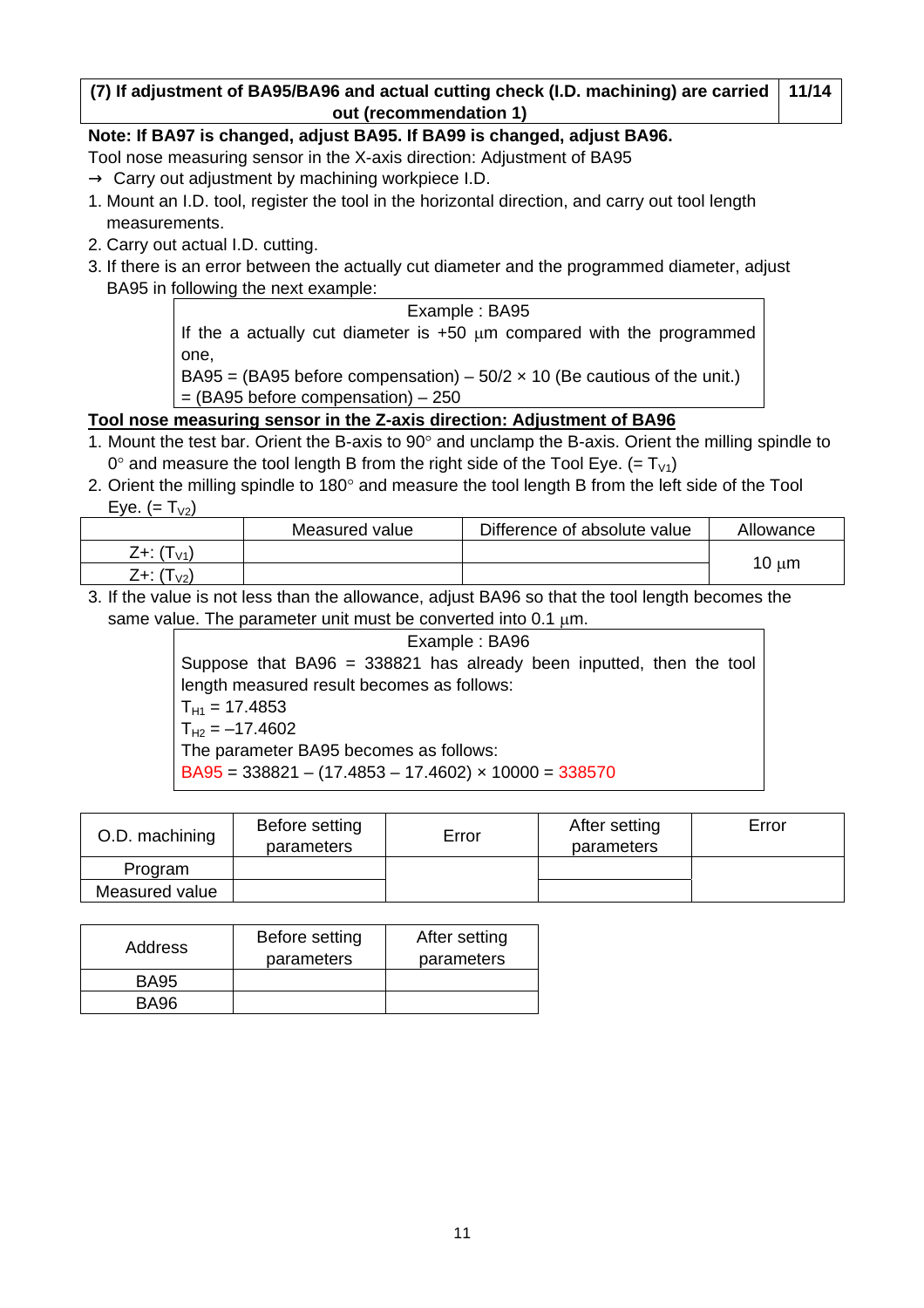## **(8) If adjustment of BA95/BA96 and actual cutting check (I.D. machining) are unavailable (recommendation 2)**

**12/14**

# Note: If BA97 is changed, adjust BA95. If BA99 is changed, adjust BA96.

# **Tool nose measuring sensor in the X-axis direction: Adjustment of BA95**

- 1. Mount an O.D. tool. (I.D. tool is also available.)
- 2. Register tool data other than the tool lengths A and B. (Register the machining part and the nose R without fail.)
- 3. Measure the tool length B (=  $T_V$ ) in the vertical direction.
- 4. Measure the tool length B  $(= T_H)$  in the horizontal direction and adjust BA95 so that the error between  $T_H$  and  $T_V$  fit in the area of  $+/$ - 5  $µm$ .



**TV = 17.4850** 

**TH = 17.4350** 

**If the results of the tool length measurement are as above, the BA95 becomes as follows:** 

**Example : BA95** 

**BA95 = (BA95 before compensation) – (TV – TH) × 10000 (Note the unit.)** 

 **= (BA95 before compensation) – 500** 

**TV = 17.4850** 

**TH = 17.4850** 

## **Tool nose measuring sensor in the Z-axis direction: Adjustment of BA96**

1. Procedure is the same as for actual cutting check. (Refer to page 11.)

| Address     | Before setting<br>parameters | After setting<br>parameters |
|-------------|------------------------------|-----------------------------|
| <b>BA95</b> |                              |                             |
| <b>BA96</b> |                              |                             |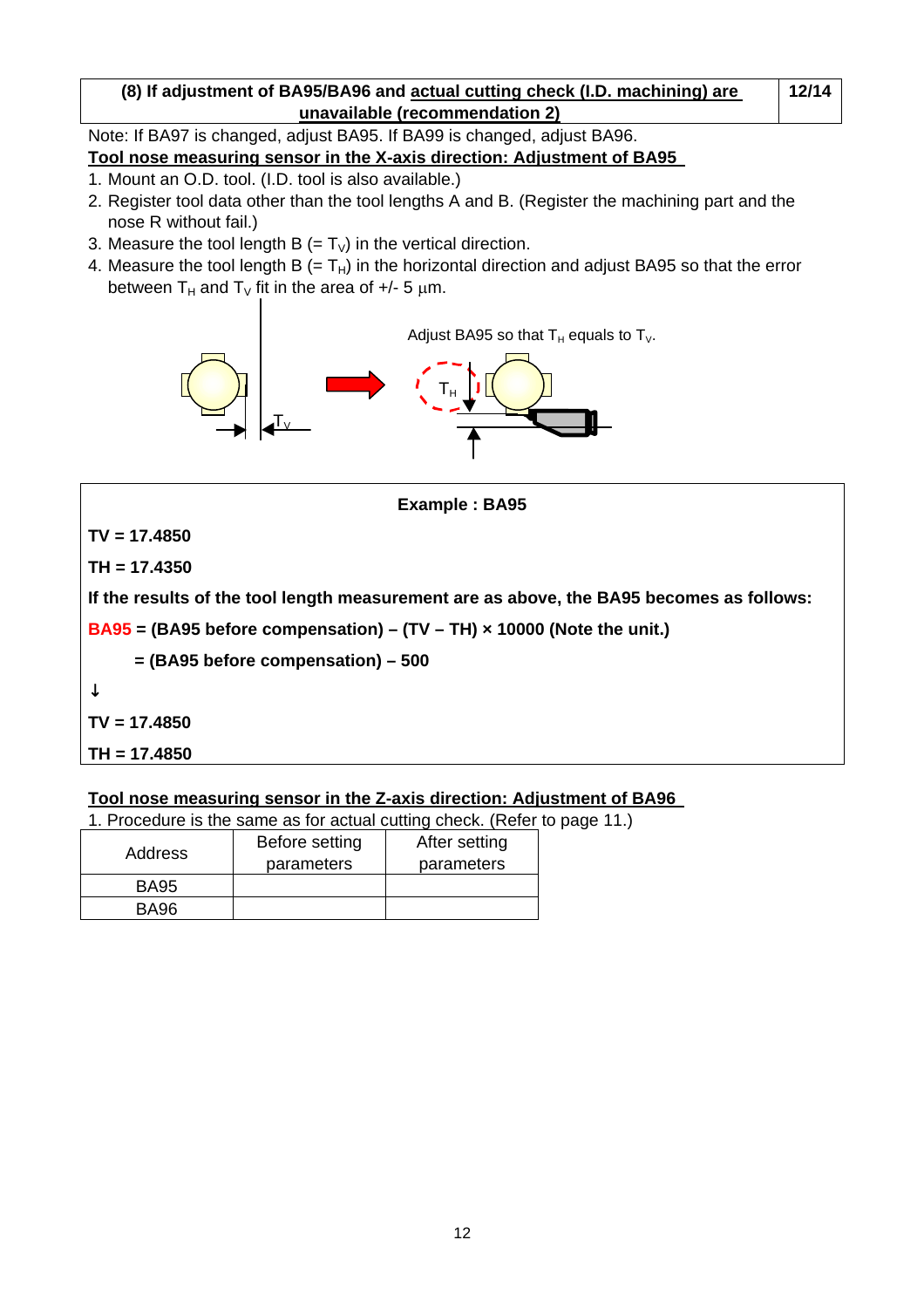| <b>Appendix</b>                      | 13/14 |
|--------------------------------------|-------|
| Manual aluminum cutting method (1/2) |       |

**Tool nose measuring sensor reference position in the X-axis direction: Adjustment of BA97 (Workpiece can be iron.)** 

- **1. Mount a tool in the milling spindle and a workpiece in the chuck. The chuck pressure can be 1 MPa or so.**
- 2. **Create tool data like the example shown below.**



Note: It is necessary to correctly input tool data in cutting.

3. Push "MDI" and then "SET CURRENT TOOL No." to specify the previously created data number. Here, check that the current tool No. shown at the bottom left of the POSITION display is as shown below:



The "TNo." here is the created tool data number 1.

Note: Unless a tool is specified, tool length cannot be measured.

4. Turn the B-axis to 90° and carry out tool length measurement from above the Tool Eye sensor. Check that a value is in the tool length A. Then, measure the tool length B.



- 5. Prepare O.D. cutting under the condition of the milling axis in the vertical direction (B-axis at 90°). First push the RESET button to let the POSITION display indicate the tool nose coordinates at the current "POSITION". Bring the tool nose closer to the workpiece so see that current position is close to the workpiece diameter.
- 6. Move the Z-axis to bring the tool nose to the terminal of cutting and enter "0" in the current position Z on the POSITION display so that the cutting amount can be seen easier.